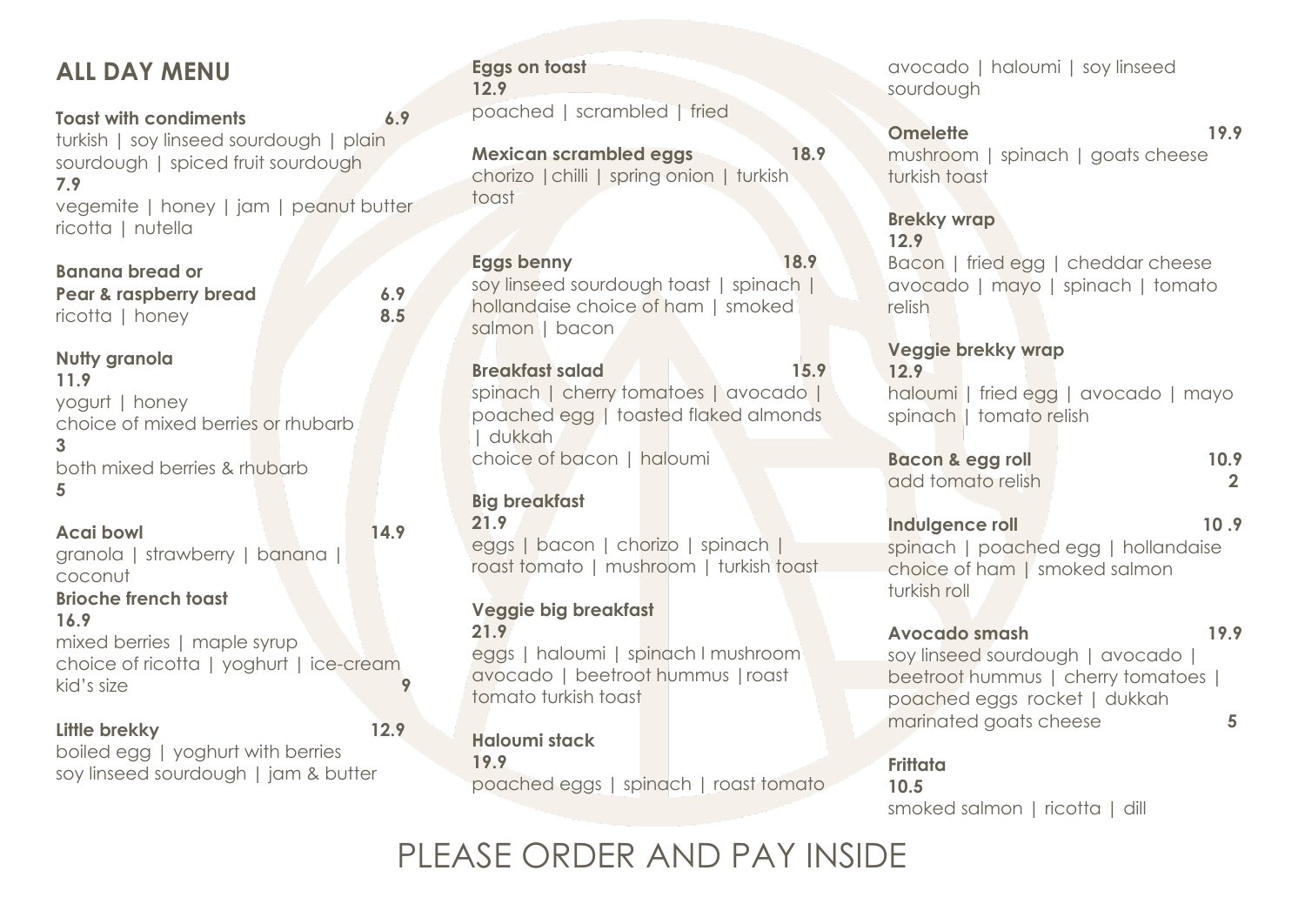or bacon | roast tomato | spinach

**Pumpkin & goats cheese tart 10.5** spinach | pumpkin | caramelised onion rocket | goats cheese add side salad **5**

**Sausage roll 10.9** minced beef | caramelised onion | haloumi add tomato relish **2**

# **SANDWICHES**

| <b>BLT</b><br>bacon   lettuce   tomato   mayo<br>avocado                                | 13.9<br>2.5 |
|-----------------------------------------------------------------------------------------|-------------|
| <b>Club sandwich</b><br>chicken   bacon   rocket   tomato  <br>avocado mayo   sourdough | 17.9        |
| Ham & cheese croissant<br>free range leg ham   swiss cheese                             | 9.9         |

**Selection of freshly made sandwiches** please check cabinet for prices

## **EXTRAS**

bacon | chorizo | ham | smoked salmon haloumi | goats cheese | avocado **5** roast tomato | mushrooms | spinach **4** extra egg **3** hollandaise | tomato relish | ricotta **2** gluten free bread **2 DRINKS Coffee by allpress**  regular **3.9** large **4.5**

extra shot |decaf | almond | soy | oat

lactose free **0.6** espresso **3.2** piccolo | macchiato **3.3** babycino **2** iced coffee | chocolate | mocha **6** add ice-cream **2 Tea 3.9** english breakfast | earl grey | peppermint lemongrass & ginger | chamomile | green **Specialty lattes 5** choice of honey spiced chai | powdered chai golden turmeric | matcha **Milkshakes 7** chocolate | caramel | vanilla | strawberry kid's size **4 Smoothies 8** choice of banana | mango | mixed berries with yoghurt | honey | milk almond | soy | oat **2 2 2** protein powder | vegan protein powder

**2**

PLEASE ORDER AND PAY INSIDE